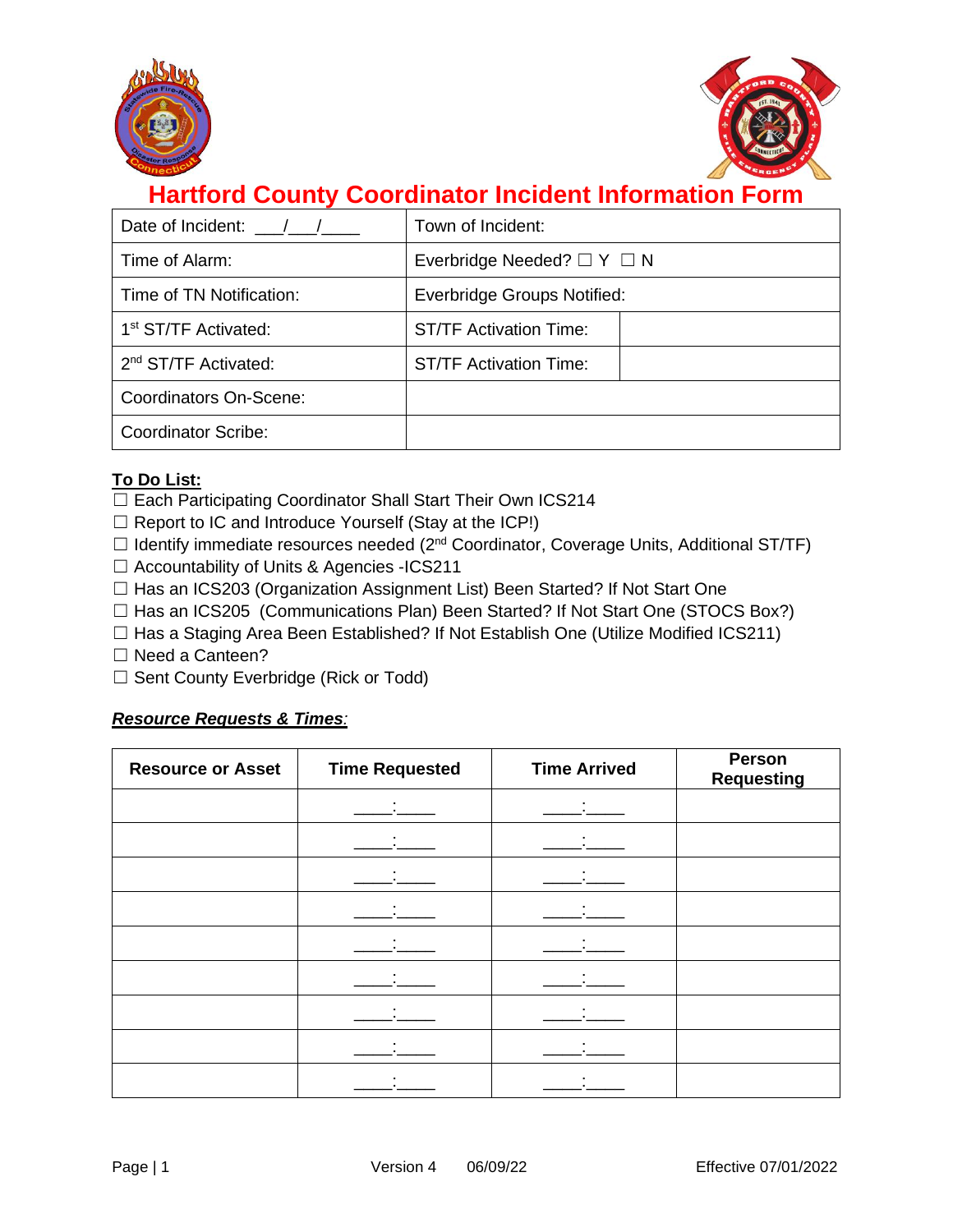



## **Accountability**

| <b>Town or Agency</b> | <b>Unit Location</b> | <b>Units</b> |
|-----------------------|----------------------|--------------|
|                       |                      |              |
|                       |                      |              |
|                       |                      |              |
|                       |                      |              |
|                       |                      |              |
|                       |                      |              |
|                       |                      |              |
|                       |                      |              |
|                       |                      |              |
|                       |                      |              |
|                       |                      |              |
|                       |                      |              |
|                       |                      |              |
|                       |                      |              |
|                       |                      |              |
|                       |                      |              |
|                       |                      |              |
|                       |                      |              |
|                       |                      |              |
|                       |                      |              |
|                       |                      |              |
|                       |                      |              |
|                       |                      |              |
|                       |                      |              |

### **Communications**